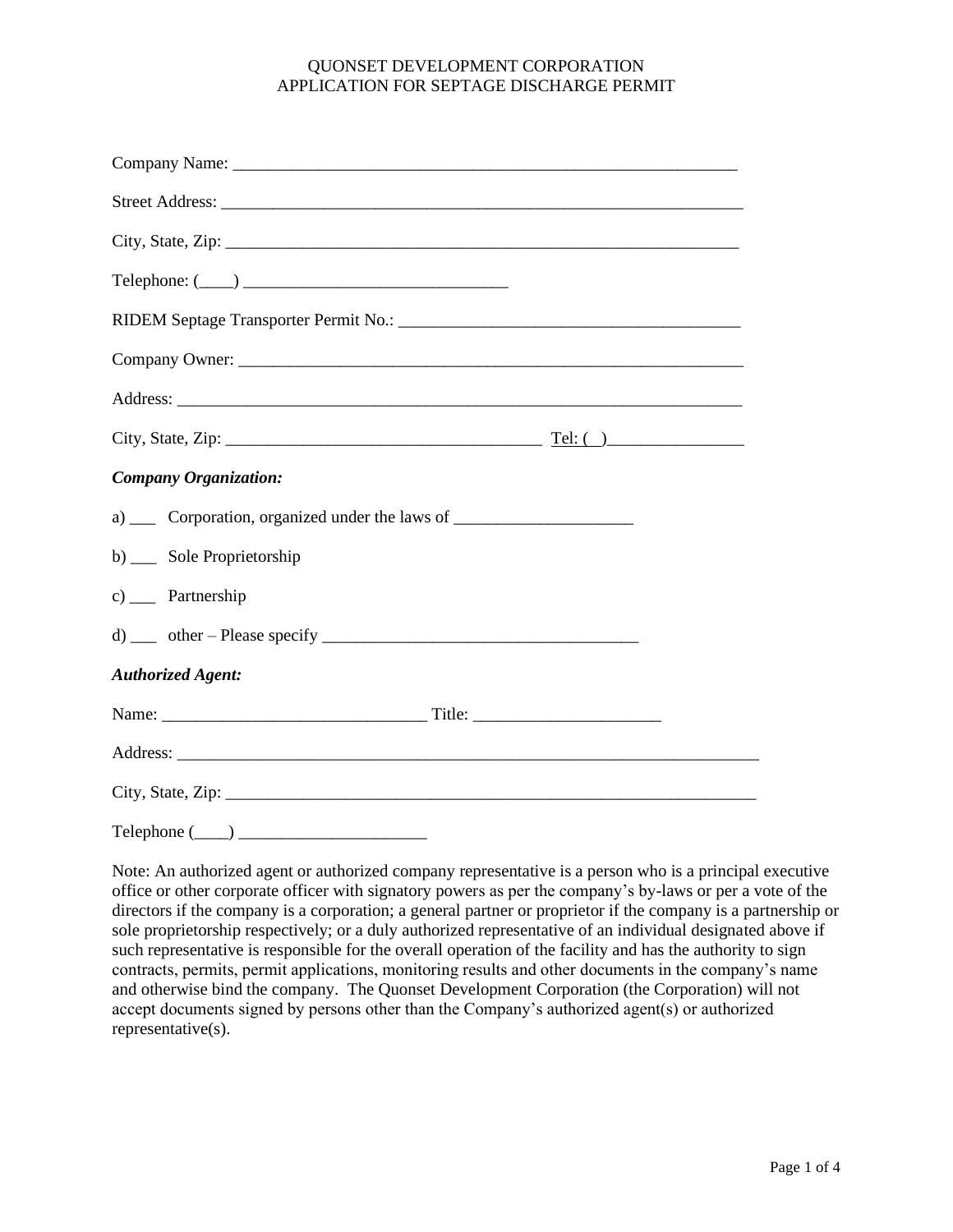The following items must be included with this permit application

- 1. Copy of valid Rhode Island DEM Septage Waste Transporter Permit.
- 2 List of all vehicles requested to be authorized. List to include the following:
	- a) VIN#
	- b) Vehicle Registration (# and State)
	- c) Vehicle Capacity (gallons)
	- d) Vehicle Make/model
- 3. Certificate of automobile liability insurance and vehicles covered. (See Attachment "A" for requirements).
- 4. Application fee of \$200.00 made payable to the Quonset Development Corporation.
- 5. Waste Transport Disposal Information

Does this vehicle transport any wastes other than household septic tank wastes? YES NO

If yes, list the other types of wastes (i.e. chemical wastes, oil and grease, used motor oil, etc.), and from where they originate (i.e. industry, restaurant, gas station, apartment house complex, nursing home, etc.).

\*NOTE: (a) please include second page if necessary

 (b) Refer to RIEDC's Sewer User Regulations, Section 5.03, "Limitation and Prohibitions", for domestic septage requirement.

## TYPE OF WASTE NAME, ADDRESS, AND TYPE OF NON-DOMESTIC CUSTOMER

\_\_\_\_\_\_\_\_\_\_\_\_\_\_\_\_\_\_\_\_\_\_\_\_\_\_\_\_\_\_\_\_\_\_\_\_\_\_\_\_\_\_\_\_\_\_\_\_\_\_\_\_\_\_\_\_\_\_\_\_\_\_\_\_\_\_\_\_\_\_\_\_\_\_\_\_\_\_\_\_\_\_\_\_\_

\_\_\_\_\_\_\_\_\_\_\_\_\_\_\_\_\_\_\_\_\_\_\_\_\_\_\_\_\_\_\_\_\_\_\_\_\_\_\_\_\_\_\_\_\_\_\_\_\_\_\_\_\_\_\_\_\_\_\_\_\_\_\_\_\_\_\_\_\_\_\_\_\_\_\_\_\_\_\_\_\_\_\_\_\_

\_\_\_\_\_\_\_\_\_\_\_\_\_\_\_\_\_\_\_\_\_\_\_\_\_\_\_\_\_\_\_\_\_\_\_\_\_\_\_\_\_\_\_\_\_\_\_\_\_\_\_\_\_\_\_\_\_\_\_\_\_\_\_\_\_\_\_\_\_\_\_\_\_\_\_\_\_\_\_\_\_\_\_\_\_

\_\_\_\_\_\_\_\_\_\_\_\_\_\_\_\_\_\_\_\_\_\_\_\_\_\_\_\_\_\_\_\_\_\_\_\_\_\_\_\_\_\_\_\_\_\_\_\_\_\_\_\_\_\_\_\_\_\_\_\_\_\_\_\_\_\_\_\_\_\_\_\_\_\_\_\_\_\_\_\_\_\_\_\_\_

\_\_\_\_\_\_\_\_\_\_\_\_\_\_\_\_\_\_\_\_\_\_\_\_\_\_\_\_\_\_\_\_\_\_\_\_\_\_\_\_\_\_\_\_\_\_\_\_\_\_\_\_\_\_\_\_\_\_\_\_\_\_\_\_\_\_\_\_\_\_\_\_\_\_\_\_\_\_\_\_\_\_\_\_\_

\_\_\_\_\_\_\_\_\_\_\_\_\_\_\_\_\_\_\_\_\_\_\_\_\_\_\_\_\_\_\_\_\_\_\_\_\_\_\_\_\_\_\_\_\_\_\_\_\_\_\_\_\_\_\_\_\_\_\_\_\_\_\_\_\_\_\_\_\_\_\_\_\_\_\_\_\_\_\_\_\_\_\_\_\_

\_\_\_\_\_\_\_\_\_\_\_\_\_\_\_\_\_\_\_\_\_\_\_\_\_\_\_\_\_\_\_\_\_\_\_\_\_\_\_\_\_\_\_\_\_\_\_\_\_\_\_\_\_\_\_\_\_\_\_\_\_\_\_\_\_\_\_\_\_\_\_\_\_\_\_\_\_\_\_\_\_\_\_\_\_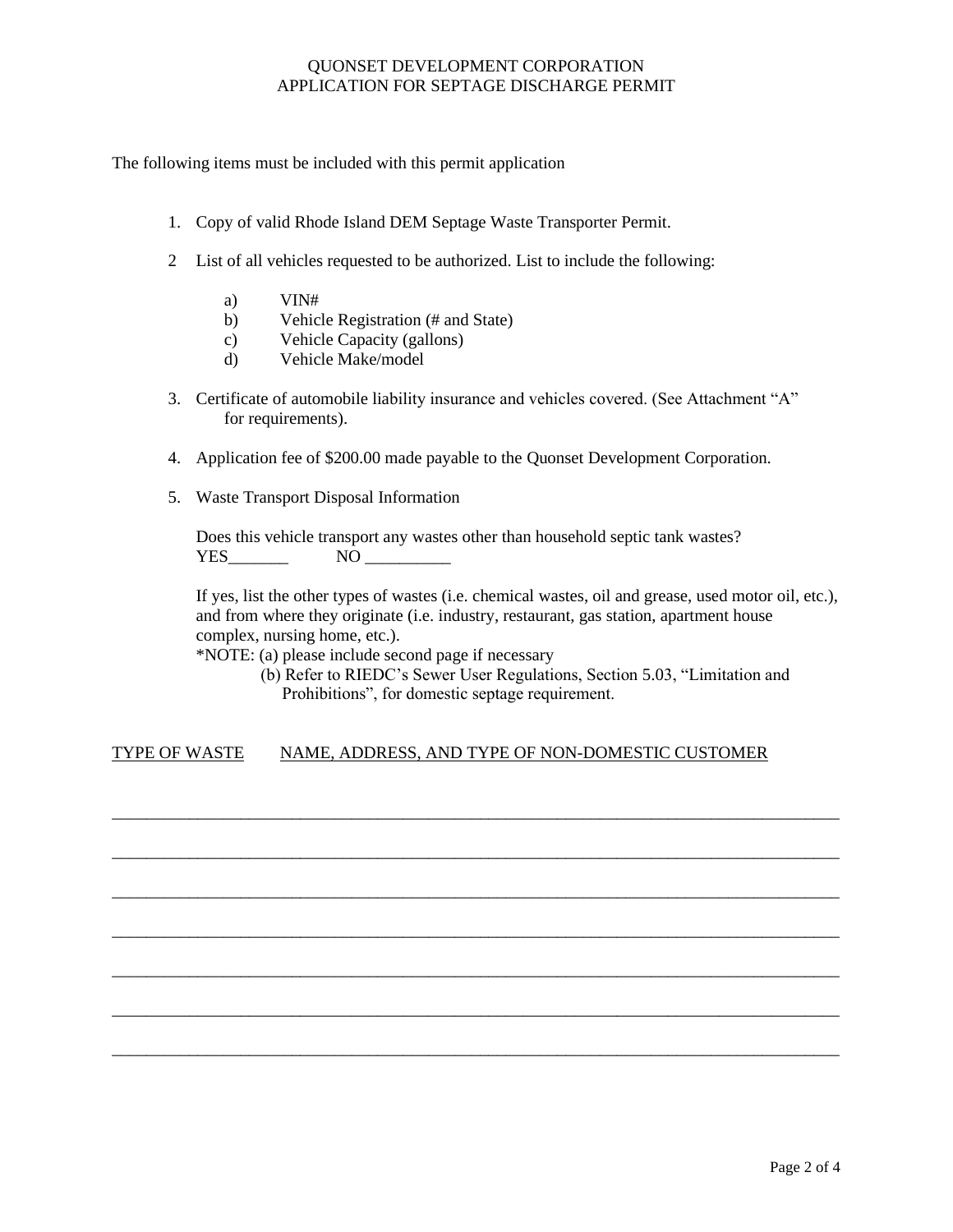6. Any additional information requested by the Corporation (please list).

\_\_\_\_\_\_\_\_\_\_\_\_\_\_\_\_\_\_\_\_\_\_\_\_\_\_\_\_\_\_\_\_\_\_\_\_\_\_\_\_\_ \_\_\_\_\_\_\_\_\_\_\_\_\_\_\_\_\_\_\_\_\_\_\_\_\_\_\_

*\_\_\_\_\_\_\_\_\_\_\_\_\_\_\_\_\_\_\_\_\_\_\_\_\_\_\_\_\_\_\_\_\_\_\_\_\_\_\_\_\_ \_\_\_\_\_\_\_\_\_\_\_\_\_\_\_\_\_\_\_\_\_\_\_\_\_\_\_\_\_\_\_\_*

Certification Statement:

I have personally examined and am familiar with the information submitted in this document and attachments. Based upon my inquiry of those individuals immediately responsible for obtaining the information reported herein, I believe that the information submitted is true, accurate, and complete. I am aware that there are significant penalties for submitting false information including the possibility of fines and/or imprisonment.

*Signature of Authorized Agent Date* 

*(Print Name and Title)*